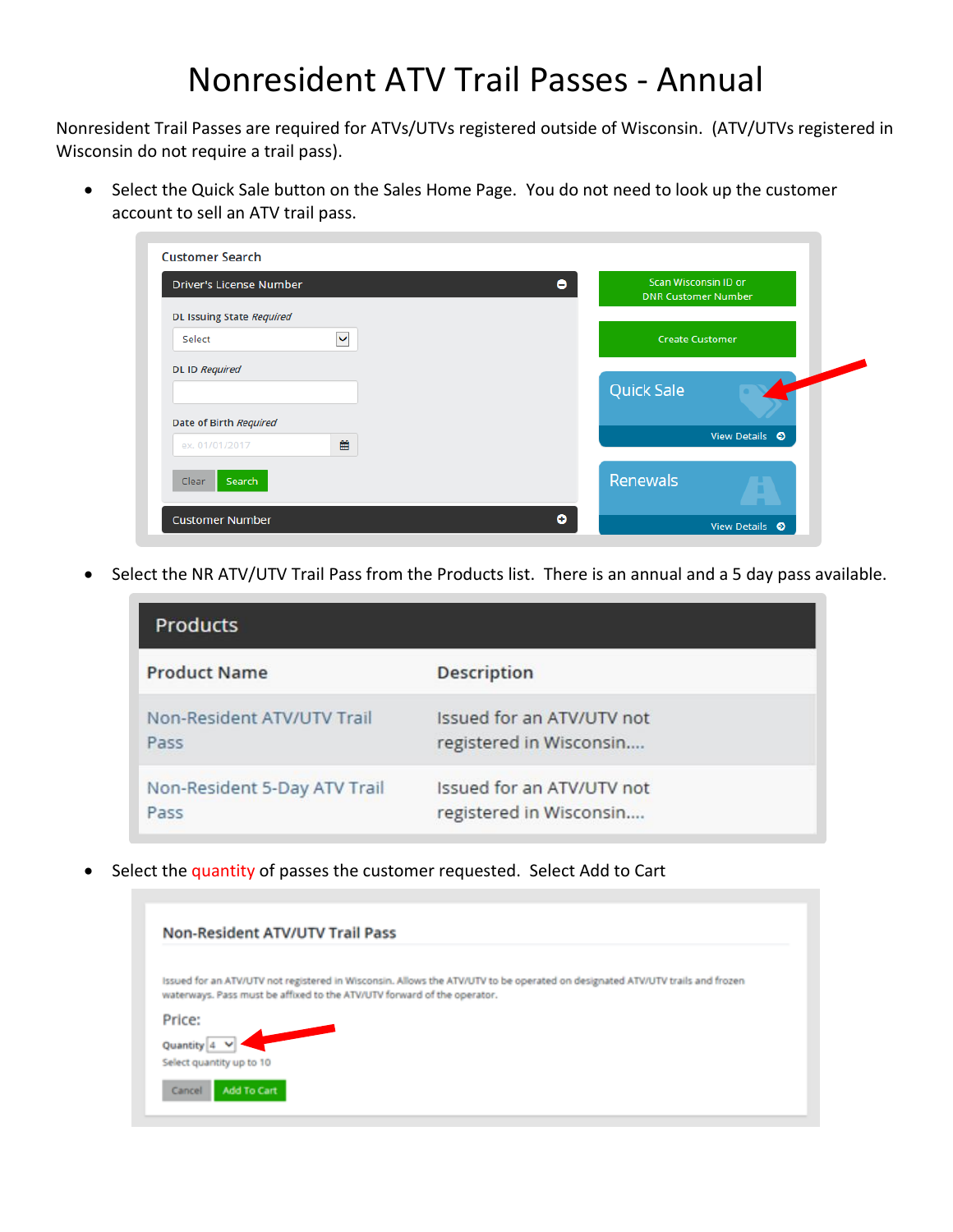• **Trail pass vehicle info.** The next screen will ask for your ATV/UTV make and model. This is the number on your registration sticker you have on your sled. Enter both items and select Continue. Also check the box to confirm the vehicle meets the confirm the legal definition of an ATV or UTV

| <b>Non-Resident ATV/UTV Trail Pass</b>                                                                                                                                                                                                                                                                                                                                                                                                                                                                                                                                                                                                                                                                                                                                                     |  |  |
|--------------------------------------------------------------------------------------------------------------------------------------------------------------------------------------------------------------------------------------------------------------------------------------------------------------------------------------------------------------------------------------------------------------------------------------------------------------------------------------------------------------------------------------------------------------------------------------------------------------------------------------------------------------------------------------------------------------------------------------------------------------------------------------------|--|--|
| Enter the make and model of the recreational vehicle this trail pass is being<br>purchased for. Non-resident trail passes are required for ATVs, UTVs, and<br>snowmobiles not registered with the Wisconsin DNR.<br>Vehicle Make                                                                                                                                                                                                                                                                                                                                                                                                                                                                                                                                                           |  |  |
| Honda                                                                                                                                                                                                                                                                                                                                                                                                                                                                                                                                                                                                                                                                                                                                                                                      |  |  |
| Vehicle Model                                                                                                                                                                                                                                                                                                                                                                                                                                                                                                                                                                                                                                                                                                                                                                              |  |  |
| ATV                                                                                                                                                                                                                                                                                                                                                                                                                                                                                                                                                                                                                                                                                                                                                                                        |  |  |
| By ordering this trail pass, the purchaser attests that it will be used for a vehicle that<br>meets the Wisconsin legal definition of an ATV, UTV, or snowmobile. The legal<br>definitions include:<br>• ATVs must be originally manufactured with and have a width of 50 inches or<br>less (as measured laterally between the outermost wheel rim on each side of the<br>vehicle) and a dry weight of 900 pounds or less.<br>• UTVs must be originally manufactured with and have a width of 65 inches or less<br>(as measured laterally between the outermost wheel rim on each side of the<br>vehicle) and a dry weight of 2000 pounds or less.<br>. Snowmobiles must be manufactured solely for snowmobiling and have a width of<br>48 inches or less. There is no weight restriction. |  |  |
| For a full list of vehicle definitions, see Wis. Stats. s. 340.01(2g), s. 23.33(ng), s. 340.01<br>(58a), and s. 350.09(8m).                                                                                                                                                                                                                                                                                                                                                                                                                                                                                                                                                                                                                                                                |  |  |
| $\mathbf{Z}$ Yes, the vehicle this pass is being purchased for meets Wisconsin's legal<br>definition of an ATV, UTV, or snowmobile.                                                                                                                                                                                                                                                                                                                                                                                                                                                                                                                                                                                                                                                        |  |  |
| Back<br>Continue                                                                                                                                                                                                                                                                                                                                                                                                                                                                                                                                                                                                                                                                                                                                                                           |  |  |

• **Shopping Cart.** Confirm your purchase is correct. Select Checkout, or select Keep Shopping if you need to purchase more.